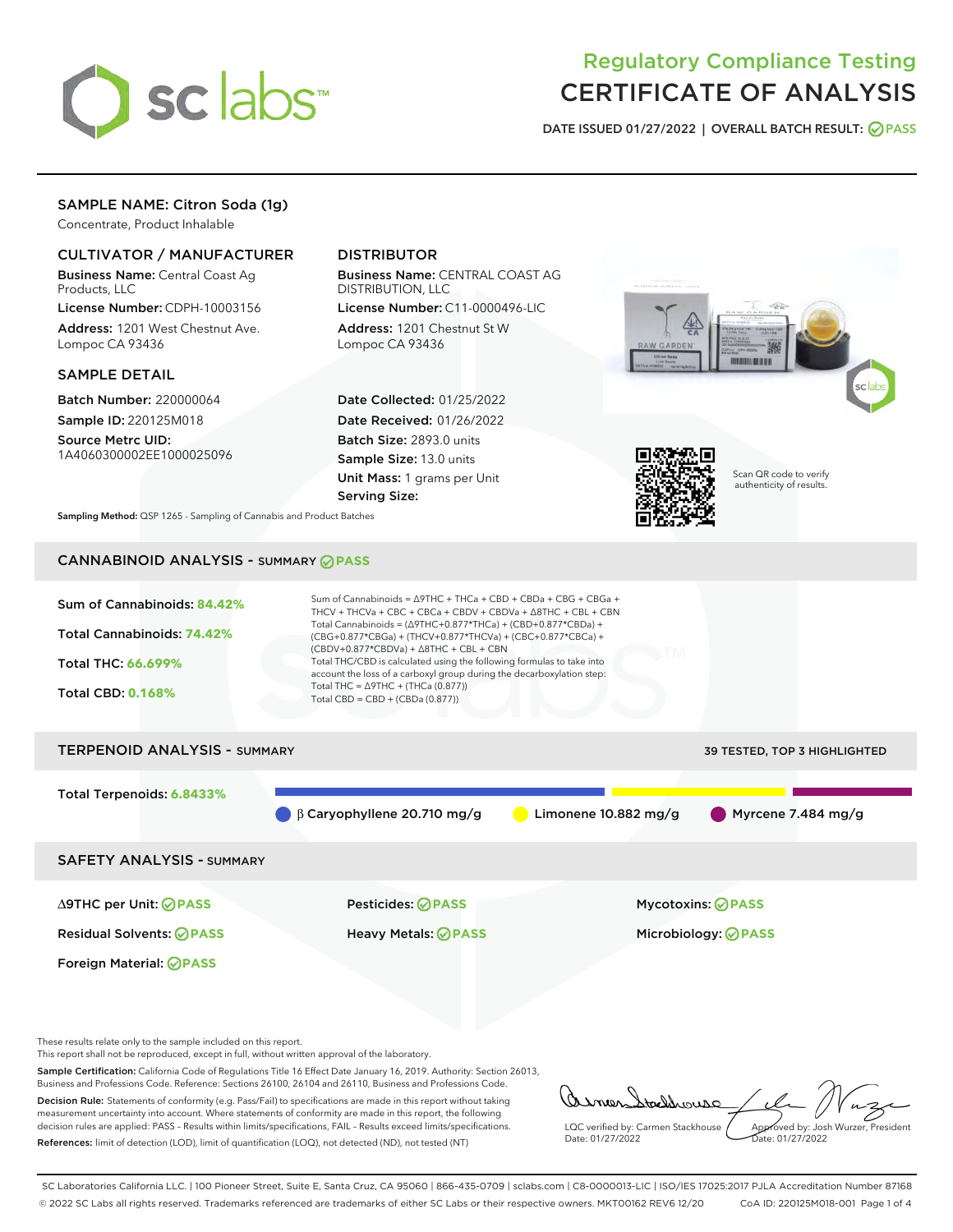



CITRON SODA (1G) | DATE ISSUED 01/27/2022 | OVERALL BATCH RESULT: @ PASS

#### CANNABINOID TEST RESULTS - 01/26/2022 2 PASS

Tested by high-performance liquid chromatography with diode-array detection (HPLC-DAD). **Method:** QSP 1157 - Analysis of Cannabinoids by HPLC-DAD

#### TOTAL CANNABINOIDS: **74.42%**

Total Cannabinoids (Total THC) + (Total CBD) + (Total CBG) + (Total THCV) + (Total CBC) + (Total CBDV) + ∆8THC + CBL + CBN

TOTAL THC: **66.699%** Total THC (∆9THC+0.877\*THCa)

TOTAL CBD: **0.168%**

Total CBD (CBD+0.877\*CBDa)

TOTAL CBG: 1.41% Total CBG (CBG+0.877\*CBGa)

TOTAL THCV: 0.437% Total THCV (THCV+0.877\*THCVa)

TOTAL CBC: 5.71% Total CBC (CBC+0.877\*CBCa)

TOTAL CBDV: ND Total CBDV (CBDV+0.877\*CBDVa)

| <b>COMPOUND</b>  | LOD/LOQ<br>(mg/g)          | <b>MEASUREMENT</b><br><b>UNCERTAINTY</b><br>(mg/g) | <b>RESULT</b><br>(mg/g) | <b>RESULT</b><br>(%) |
|------------------|----------------------------|----------------------------------------------------|-------------------------|----------------------|
| <b>THCa</b>      | 0.05 / 0.14                | ±18.746                                            | 729.40                  | 72.940               |
| <b>CBCa</b>      | 0.07 / 0.28                | ±3.109                                             | 63.57                   | 6.357                |
| <b>A9THC</b>     | 0.06 / 0.26                | ±0.939                                             | 27.31                   | 2.731                |
| <b>CBGa</b>      | 0.1/0.2                    | ±0.69                                              | 13.2                    | 1.32                 |
| <b>THCVa</b>     | 0.07/0.20                  | ±0.238                                             | 4.98                    | 0.498                |
| <b>CBG</b>       | 0.06/0.19                  | ±0.099                                             | 2.51                    | 0.251                |
| <b>CBDa</b>      | 0.02/0.19                  | ±0.056                                             | 1.92                    | 0.192                |
| <b>CBC</b>       | 0.2 / 0.5                  | ±0.04                                              | 1.3                     | 0.13                 |
| $\triangle$ 8THC | 0.1/0.4                    | N/A                                                | <b>ND</b>               | <b>ND</b>            |
| <b>THCV</b>      | 0.1 / 0.2                  | N/A                                                | <b>ND</b>               | <b>ND</b>            |
| <b>CBD</b>       | 0.07/0.29                  | N/A                                                | <b>ND</b>               | <b>ND</b>            |
| <b>CBDV</b>      | 0.04 / 0.15                | N/A                                                | <b>ND</b>               | <b>ND</b>            |
| <b>CBDVa</b>     | 0.03 / 0.53                | N/A                                                | <b>ND</b>               | <b>ND</b>            |
| <b>CBL</b>       | 0.06 / 0.24                | N/A                                                | <b>ND</b>               | <b>ND</b>            |
| <b>CBN</b>       | 0.1/0.3                    | N/A                                                | <b>ND</b>               | <b>ND</b>            |
|                  | <b>SUM OF CANNABINOIDS</b> |                                                    | 844.2 mg/g              | 84.42%               |

#### **UNIT MASS: 1 grams per Unit**

| ∆9THC per Unit                        | 1100 per-package limit | $27.31$ mg/unit | <b>PASS</b> |
|---------------------------------------|------------------------|-----------------|-------------|
| <b>Total THC per Unit</b>             |                        | 666.99 mg/unit  |             |
| <b>CBD</b> per Unit                   |                        | <b>ND</b>       |             |
| <b>Total CBD per Unit</b>             |                        | $1.68$ mg/unit  |             |
| Sum of Cannabinoids<br>per Unit       |                        | 844.2 mg/unit   |             |
| <b>Total Cannabinoids</b><br>per Unit |                        | 744.2 mg/unit   |             |

#### TERPENOID TEST RESULTS - 01/26/2022

Terpene analysis utilizing gas chromatography-flame ionization detection (GC-FID). **Method:** QSP 1192 - Analysis of Terpenoids by GC-FID

| <b>COMPOUND</b>         | LOD/LOQ<br>(mg/g)    | <b>MEASUREMENT</b><br><b>UNCERTAINTY</b><br>(mg/g) | <b>RESULT</b><br>(mg/g)                          | <b>RESULT</b><br>(%) |
|-------------------------|----------------------|----------------------------------------------------|--------------------------------------------------|----------------------|
| $\beta$ Caryophyllene   | 0.004 / 0.012        | ±0.7373                                            | 20.710                                           | 2.0710               |
| Limonene                | 0.005 / 0.016        | ±0.1556                                            | 10.882                                           | 1.0882               |
| <b>Myrcene</b>          | 0.008 / 0.025        | ±0.0965                                            | 7.484                                            | 0.7484               |
| $\alpha$ Humulene       | 0.009 / 0.029        | ±0.1969                                            | 6.133                                            | 0.6133               |
| Linalool                | 0.009 / 0.032        | ±0.1548                                            | 4.074                                            | 0.4074               |
| trans-ß-Farnesene       | 0.008 / 0.025        | ±0.1408                                            | 3.965                                            | 0.3965               |
| $\alpha$ Bisabolol      | 0.008 / 0.026        | ±0.1457                                            | 2.729                                            | 0.2729               |
| Nerolidol               | 0.009 / 0.028        | ±0.1556                                            | 2.473                                            | 0.2473               |
| Fenchol                 | 0.010 / 0.034        | ±0.0928                                            | 2.398                                            | 0.2398               |
| <b>Terpineol</b>        | 0.016 / 0.055        | ±0.1191                                            | 1.940                                            | 0.1940               |
| $\beta$ Pinene          | 0.004 / 0.014        | ±0.0152                                            | 1.322                                            | 0.1322               |
| Caryophyllene<br>Oxide  | 0.010 / 0.033        | ±0.0426                                            | 0.927                                            | 0.0927               |
| <b>Borneol</b>          | 0.005 / 0.016        | ±0.0273                                            | 0.649                                            | 0.0649               |
| $\alpha$ Pinene         | 0.005 / 0.017        | ±0.0049                                            | 0.574                                            | 0.0574               |
| <b>Terpinolene</b>      | 0.008 / 0.026        | ±0.0113                                            | 0.553                                            | 0.0553               |
| Ocimene                 | 0.011 / 0.038        | ±0.0172                                            | 0.537                                            | 0.0537               |
| Geraniol                | 0.002 / 0.007        | ±0.0181                                            | 0.411                                            | 0.0411               |
| Camphene                | 0.005 / 0.015        | ±0.0020                                            | 0.171                                            | 0.0171               |
| Valencene               | <i>0.009 / 0.030</i> | ±0.0081                                            | 0.117                                            | 0.0117               |
| Fenchone                | 0.009 / 0.028        | ±0.0030                                            | 0.104                                            | 0.0104               |
| Citronellol             | 0.003 / 0.010        | ±0.0032                                            | 0.065                                            | 0.0065               |
| Sabinene Hydrate        | 0.006 / 0.022        | ±0.0023                                            | 0.060                                            | 0.0060               |
| Nerol                   | 0.003 / 0.011        | ±0.0025                                            | 0.056                                            | 0.0056               |
| <b>Geranyl Acetate</b>  | 0.004 / 0.014        | ±0.0016                                            | 0.038                                            | 0.0038               |
| $\alpha$ Phellandrene   | 0.006 / 0.020        | ±0.0004                                            | 0.031                                            | 0.0031               |
| $\gamma$ Terpinene      | 0.006 / 0.018        | ±0.0005                                            | 0.030                                            | 0.0030               |
| Sabinene                | 0.004 / 0.014        | N/A                                                | <loq< th=""><th><loq< th=""></loq<></th></loq<>  | <loq< th=""></loq<>  |
| 3 Carene                | 0.005 / 0.018        | N/A                                                | <loq< th=""><th><loq< th=""></loq<></th></loq<>  | <loq< th=""></loq<>  |
| $\alpha$ Terpinene      | 0.005 / 0.017        | N/A                                                | <loq< th=""><th><loq< th=""></loq<></th></loq<>  | <loq< th=""></loq<>  |
| Eucalyptol              | 0.006 / 0.018        | N/A                                                | <loq< th=""><th><math>&lt;</math>LOQ</th></loq<> | $<$ LOQ              |
| Isoborneol              | 0.004 / 0.012        | N/A                                                | <loq< th=""><th><loq< th=""></loq<></th></loq<>  | <loq< th=""></loq<>  |
| p-Cymene                | 0.005 / 0.016        | N/A                                                | ND                                               | ND                   |
| (-)-Isopulegol          | 0.005 / 0.016        | N/A                                                | <b>ND</b>                                        | ND                   |
| Camphor                 | 0.006 / 0.019        | N/A                                                | ND                                               | ND                   |
| Menthol                 | 0.008 / 0.025        | N/A                                                | ND                                               | ND                   |
| R-(+)-Pulegone          | 0.003 / 0.011        | N/A                                                | <b>ND</b>                                        | ND                   |
| $\alpha$ Cedrene        | 0.005 / 0.016        | N/A                                                | ND                                               | ND                   |
| Guaiol                  | 0.009 / 0.030        | N/A                                                | ND                                               | ND                   |
| Cedrol                  | 0.008 / 0.027        | N/A                                                | <b>ND</b>                                        | <b>ND</b>            |
| <b>TOTAL TERPENOIDS</b> |                      |                                                    | 68.433 mg/g                                      | 6.8433%              |

SC Laboratories California LLC. | 100 Pioneer Street, Suite E, Santa Cruz, CA 95060 | 866-435-0709 | sclabs.com | C8-0000013-LIC | ISO/IES 17025:2017 PJLA Accreditation Number 87168 © 2022 SC Labs all rights reserved. Trademarks referenced are trademarks of either SC Labs or their respective owners. MKT00162 REV6 12/20 CoA ID: 220125M018-001 Page 2 of 4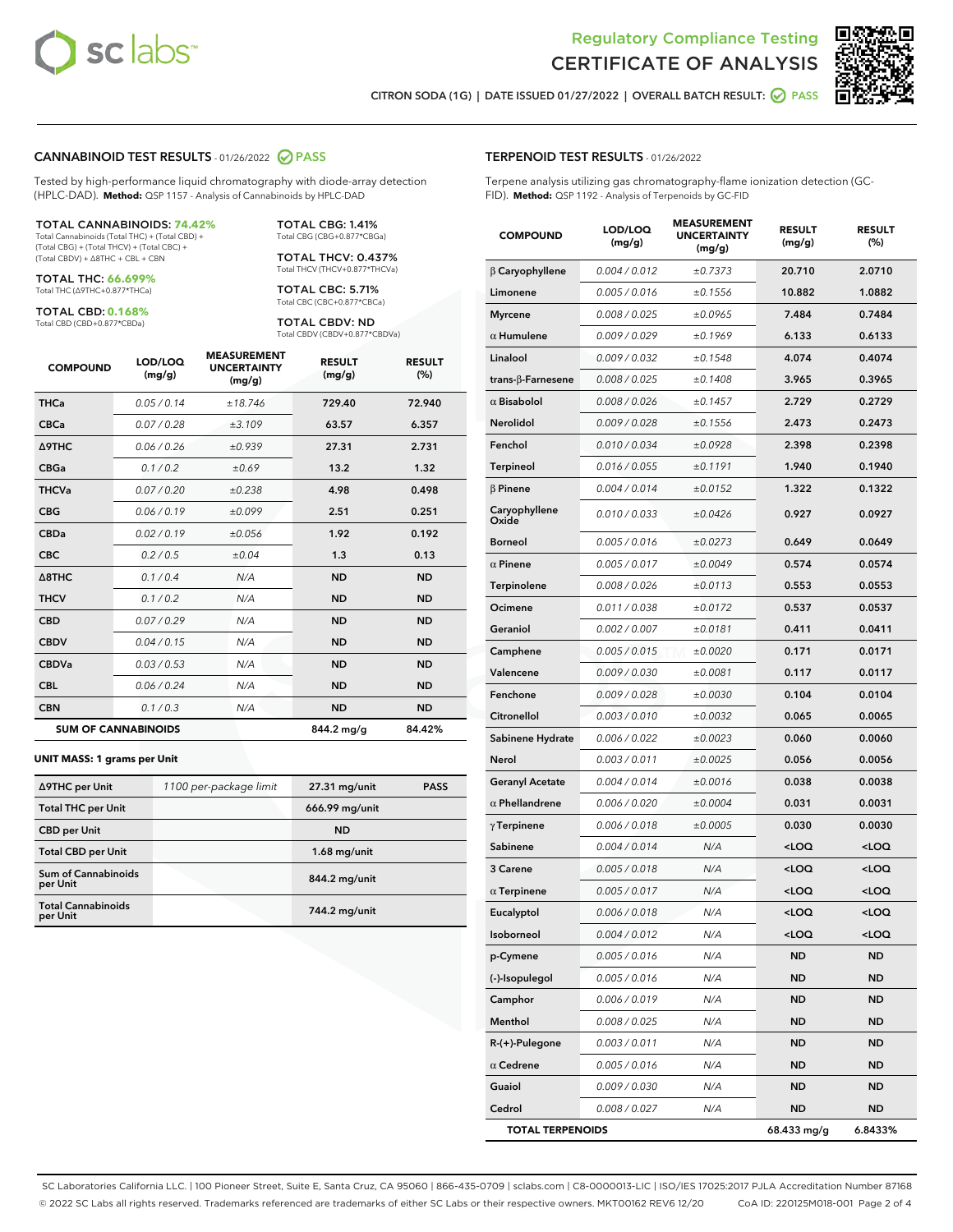



CITRON SODA (1G) | DATE ISSUED 01/27/2022 | OVERALL BATCH RESULT:  $\bigcirc$  PASS

# CATEGORY 1 PESTICIDE TEST RESULTS - 01/27/2022 2 PASS

Pesticide and plant growth regulator analysis utilizing high-performance liquid chromatography-mass spectrometry (HPLC-MS) or gas chromatography-mass spectrometry (GC-MS). \*GC-MS utilized where indicated. **Method:** QSP 1212 - Analysis of Pesticides and Mycotoxins by LC-MS or QSP 1213 - Analysis of Pesticides by GC-MS

| <b>COMPOUND</b>             | LOD/LOQ<br>$(\mu g/g)$ | <b>ACTION</b><br><b>LIMIT</b><br>$(\mu g/g)$ | <b>MEASUREMENT</b><br><b>UNCERTAINTY</b><br>$(\mu g/g)$ | <b>RESULT</b><br>$(\mu g/g)$ | <b>RESULT</b> |
|-----------------------------|------------------------|----------------------------------------------|---------------------------------------------------------|------------------------------|---------------|
| Aldicarb                    | 0.03 / 0.08            | $\ge$ LOD                                    | N/A                                                     | <b>ND</b>                    | <b>PASS</b>   |
| Carbofuran                  | 0.02/0.05              | $>$ LOD                                      | N/A                                                     | <b>ND</b>                    | <b>PASS</b>   |
| Chlordane*                  | 0.03 / 0.08            | $\ge$ LOD                                    | N/A                                                     | <b>ND</b>                    | <b>PASS</b>   |
| Chlorfenapyr*               | 0.03/0.10              | $>$ LOD                                      | N/A                                                     | <b>ND</b>                    | <b>PASS</b>   |
| Chlorpyrifos                | 0.02 / 0.06            | $\ge$ LOD                                    | N/A                                                     | <b>ND</b>                    | <b>PASS</b>   |
| Coumaphos                   | 0.02 / 0.07            | $\ge$ LOD                                    | N/A                                                     | <b>ND</b>                    | <b>PASS</b>   |
| Daminozide                  | 0.02 / 0.07            | $\ge$ LOD                                    | N/A                                                     | <b>ND</b>                    | <b>PASS</b>   |
| <b>DDVP</b><br>(Dichlorvos) | 0.03/0.09              | $\ge$ LOD                                    | N/A                                                     | <b>ND</b>                    | <b>PASS</b>   |
| Dimethoate                  | 0.03/0.08              | $>$ LOD                                      | N/A                                                     | <b>ND</b>                    | <b>PASS</b>   |
| Ethoprop(hos)               | 0.03/0.10              | $\ge$ LOD                                    | N/A                                                     | <b>ND</b>                    | <b>PASS</b>   |
| Etofenprox                  | 0.02 / 0.06            | $\ge$ LOD                                    | N/A                                                     | <b>ND</b>                    | <b>PASS</b>   |
| Fenoxycarb                  | 0.03 / 0.08            | $\ge$ LOD                                    | N/A                                                     | <b>ND</b>                    | <b>PASS</b>   |
| Fipronil                    | 0.03/0.08              | $>$ LOD                                      | N/A                                                     | <b>ND</b>                    | <b>PASS</b>   |
| Imazalil                    | 0.02 / 0.06            | $\ge$ LOD                                    | N/A                                                     | <b>ND</b>                    | <b>PASS</b>   |
| <b>Methiocarb</b>           | 0.02 / 0.07            | $\ge$ LOD                                    | N/A                                                     | <b>ND</b>                    | <b>PASS</b>   |
| Methyl<br>parathion         | 0.03/0.10              | $\ge$ LOD                                    | N/A                                                     | <b>ND</b>                    | <b>PASS</b>   |
| <b>Mevinphos</b>            | 0.03/0.09              | $>$ LOD                                      | N/A                                                     | <b>ND</b>                    | <b>PASS</b>   |
| Paclobutrazol               | 0.02 / 0.05            | $\ge$ LOD                                    | N/A                                                     | <b>ND</b>                    | <b>PASS</b>   |
| Propoxur                    | 0.03/0.09              | $\ge$ LOD                                    | N/A                                                     | <b>ND</b>                    | <b>PASS</b>   |
| Spiroxamine                 | 0.03 / 0.08            | $\ge$ LOD                                    | N/A                                                     | <b>ND</b>                    | <b>PASS</b>   |
| Thiacloprid                 | 0.03/0.10              | $\ge$ LOD                                    | N/A                                                     | <b>ND</b>                    | <b>PASS</b>   |

#### CATEGORY 2 PESTICIDE TEST RESULTS - 01/27/2022 2 PASS

| <b>COMPOUND</b>          | LOD/LOO<br>$(\mu g/g)$ | <b>ACTION</b><br>LIMIT<br>$(\mu g/g)$ | <b>MEASUREMENT</b><br><b>UNCERTAINTY</b><br>$(\mu g/g)$ | <b>RESULT</b><br>$(\mu g/g)$ | <b>RESULT</b> |  |
|--------------------------|------------------------|---------------------------------------|---------------------------------------------------------|------------------------------|---------------|--|
| Abamectin                | 0.03/0.10              | 0.1                                   | N/A                                                     | <b>ND</b>                    | <b>PASS</b>   |  |
| Acephate                 | 0.02/0.07              | 0.1                                   | N/A                                                     | <b>ND</b>                    | <b>PASS</b>   |  |
| Acequinocyl              | 0.02/0.07              | 0.1                                   | N/A                                                     | <b>ND</b>                    | <b>PASS</b>   |  |
| Acetamiprid              | 0.02 / 0.05            | 0.1                                   | N/A                                                     | <b>ND</b>                    | <b>PASS</b>   |  |
| Azoxystrobin             | 0.02/0.07              | 0.1                                   | N/A                                                     | <b>ND</b>                    | <b>PASS</b>   |  |
| <b>Bifenazate</b>        | 0.01 / 0.04            | 0.1                                   | N/A                                                     | <b>ND</b>                    | <b>PASS</b>   |  |
| <b>Bifenthrin</b>        | 0.02 / 0.05            | 3                                     | N/A                                                     | <b>ND</b>                    | <b>PASS</b>   |  |
| <b>Boscalid</b>          | 0.03/0.09              | 0.1                                   | N/A                                                     | <b>ND</b>                    | <b>PASS</b>   |  |
| Captan                   | 0.19/0.57              | 0.7                                   | N/A                                                     | <b>ND</b>                    | <b>PASS</b>   |  |
| Carbaryl                 | 0.02/0.06              | 0.5                                   | N/A                                                     | <b>ND</b>                    | <b>PASS</b>   |  |
| Chlorantranilip-<br>role | 0.04/0.12              | 10                                    | N/A                                                     | <b>ND</b>                    | <b>PASS</b>   |  |
| Clofentezine             | 0.03/0.09              | 0.1                                   | N/A                                                     | <b>ND</b>                    | <b>PASS</b>   |  |

| <b>CATEGORY 2 PESTICIDE TEST RESULTS</b> - 01/27/2022 continued |
|-----------------------------------------------------------------|
|                                                                 |

| <b>COMPOUND</b>               | LOD/LOQ<br>$(\mu g/g)$ | <b>ACTION</b><br>LIMIT<br>(µg/g) | <b>MEASUREMENT</b><br><b>UNCERTAINTY</b><br>(µg/g) | <b>RESULT</b><br>$(\mu g/g)$ | <b>RESULT</b> |
|-------------------------------|------------------------|----------------------------------|----------------------------------------------------|------------------------------|---------------|
| Cyfluthrin                    | 0.12 / 0.38            | $\overline{2}$                   | N/A                                                | <b>ND</b>                    | <b>PASS</b>   |
| Cypermethrin                  | 0.11/0.32              | 1                                | N/A                                                | <b>ND</b>                    | <b>PASS</b>   |
| Diazinon                      | 0.02 / 0.05            | 0.1                              | N/A                                                | <b>ND</b>                    | <b>PASS</b>   |
| Dimethomorph                  | 0.03 / 0.09            | $\overline{2}$                   | N/A                                                | <b>ND</b>                    | <b>PASS</b>   |
| Etoxazole                     | 0.02 / 0.06            | 0.1                              | N/A                                                | <b>ND</b>                    | <b>PASS</b>   |
| Fenhexamid                    | 0.03 / 0.09            | 0.1                              | N/A                                                | <b>ND</b>                    | <b>PASS</b>   |
| Fenpyroximate                 | 0.02 / 0.06            | 0.1                              | N/A                                                | <b>ND</b>                    | <b>PASS</b>   |
| Flonicamid                    | 0.03 / 0.10            | 0.1                              | N/A                                                | <b>ND</b>                    | <b>PASS</b>   |
| Fludioxonil                   | 0.03 / 0.10            | 0.1                              | N/A                                                | <b>ND</b>                    | <b>PASS</b>   |
| Hexythiazox                   | 0.02 / 0.07            | 0.1                              | N/A                                                | <b>ND</b>                    | <b>PASS</b>   |
| Imidacloprid                  | 0.04 / 0.11            | 5                                | N/A                                                | <b>ND</b>                    | <b>PASS</b>   |
| Kresoxim-methyl               | 0.02 / 0.07            | 0.1                              | N/A                                                | <b>ND</b>                    | <b>PASS</b>   |
| Malathion                     | 0.03 / 0.09            | 0.5                              | N/A                                                | <b>ND</b>                    | <b>PASS</b>   |
| Metalaxyl                     | 0.02 / 0.07            | $\overline{c}$                   | N/A                                                | <b>ND</b>                    | <b>PASS</b>   |
| Methomyl                      | 0.03 / 0.10            | 1                                | N/A                                                | <b>ND</b>                    | <b>PASS</b>   |
| Myclobutanil                  | 0.03 / 0.09            | 0.1                              | N/A                                                | <b>ND</b>                    | <b>PASS</b>   |
| Naled                         | 0.02 / 0.07            | 0.1                              | N/A                                                | <b>ND</b>                    | <b>PASS</b>   |
| Oxamyl                        | 0.04 / 0.11            | 0.5                              | N/A                                                | ND                           | <b>PASS</b>   |
| Pentachloronitro-<br>benzene* | 0.03 / 0.09            | 0.1                              | N/A                                                | <b>ND</b>                    | <b>PASS</b>   |
| Permethrin                    | 0.04/0.12              | 0.5                              | N/A                                                | <b>ND</b>                    | <b>PASS</b>   |
| Phosmet                       | 0.03 / 0.10            | 0.1                              | N/A                                                | <b>ND</b>                    | <b>PASS</b>   |
| Piperonylbu-<br>toxide        | 0.02 / 0.07            | 3                                | N/A                                                | <b>ND</b>                    | <b>PASS</b>   |
| Prallethrin                   | 0.03 / 0.08            | 0.1                              | N/A                                                | <b>ND</b>                    | <b>PASS</b>   |
| Propiconazole                 | 0.02 / 0.07            | 0.1                              | N/A                                                | <b>ND</b>                    | <b>PASS</b>   |
| Pyrethrins                    | 0.04 / 0.12            | 0.5                              | N/A                                                | <b>ND</b>                    | <b>PASS</b>   |
| Pyridaben                     | 0.02 / 0.07            | 0.1                              | N/A                                                | <b>ND</b>                    | <b>PASS</b>   |
| Spinetoram                    | 0.02 / 0.07            | 0.1                              | N/A                                                | <b>ND</b>                    | <b>PASS</b>   |
| Spinosad                      | 0.02 / 0.07            | 0.1                              | N/A                                                | <b>ND</b>                    | <b>PASS</b>   |
| Spiromesifen                  | 0.02 / 0.05            | 0.1                              | N/A                                                | ND                           | <b>PASS</b>   |
| Spirotetramat                 | 0.02 / 0.06            | 0.1                              | N/A                                                | <b>ND</b>                    | <b>PASS</b>   |
| Tebuconazole                  | 0.02 / 0.07            | 0.1                              | N/A                                                | <b>ND</b>                    | <b>PASS</b>   |
| Thiamethoxam                  | 0.03 / 0.10            | 5                                | N/A                                                | <b>ND</b>                    | <b>PASS</b>   |
| Trifloxystrobin               | 0.03 / 0.08            | 0.1                              | N/A                                                | <b>ND</b>                    | <b>PASS</b>   |

SC Laboratories California LLC. | 100 Pioneer Street, Suite E, Santa Cruz, CA 95060 | 866-435-0709 | sclabs.com | C8-0000013-LIC | ISO/IES 17025:2017 PJLA Accreditation Number 87168 © 2022 SC Labs all rights reserved. Trademarks referenced are trademarks of either SC Labs or their respective owners. MKT00162 REV6 12/20 CoA ID: 220125M018-001 Page 3 of 4